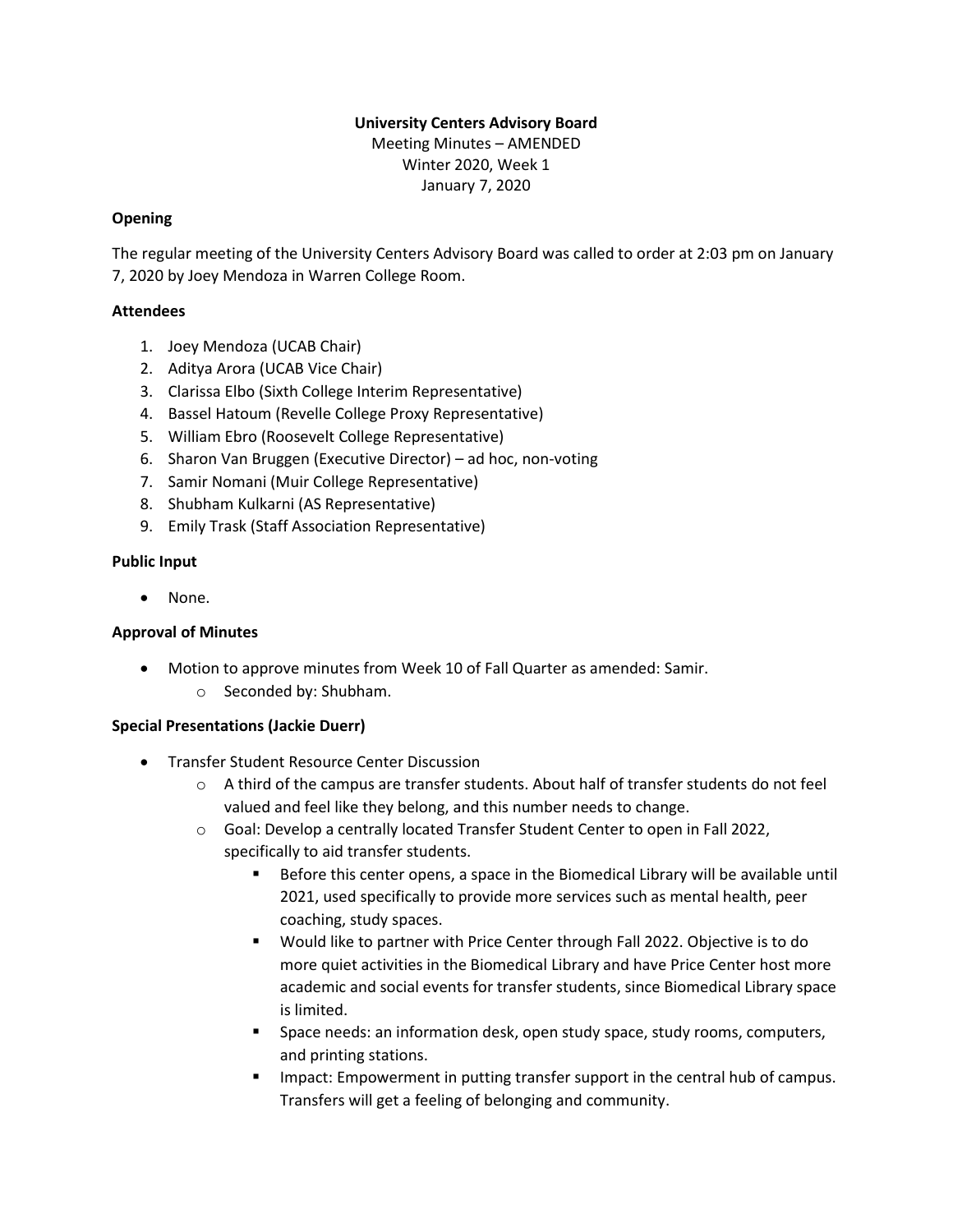Motion to extend by 10 minutes: *Approved.*

- Aditya: Where did you get your statistics?
	- o Jackie: Institutional research, incoming transfer admissions information, and surveys.
- Aditya: If space was allocated to you in PC, and your budget does not cover everything, do you have other funds?
	- o Jackie: We do not have a guarantee for other funds. However, we are resourceful, and plan to make this center happen.
- Samir: Regarding the Biomedical Library space until 2021. Is it possible to extend it to 2022?
	- o Jackie: Yes, we could ask for an extension and see what the outcome may be.
- Joey: Biomedical Library is very unknown and isolated. Having a transfer center in PC is a great idea. Being the first central location to have a transfer student center is monumental. The only problem would be the commuter lounge. There's already a reception desk, kitchen and study area. We need to focus on wayfinding and resources, otherwise we are only relabeling areas/resources for transfer students only. The transfer center needs to be inherently different from the commuter lounge.
- Sharon: Ideally you have a space designated to transfer students. Are you open to a satellite space? To have a presence in a dedicated space, and not having a dedicated event space?
	- o Jackie: Having a transfer specific space is more powerful. However, we can foresee a collaborative approach since we are flexible in what is available in PC.
	- o Sharon: We can consider having tables reserved at a specific time. When it is not in use for transfer students, anyone can study there.

Motion to Extend Time: *Approved.*

- Joey: It might not be a central location, but it is an established center: the old student center. It is a permanent and unoccupied space and is going to be adjacent to the new improvements in the area. It is an option to consider. However, it would need construction funding, and is therefore, more expensive.
- Clarissa: Biomedical library is not too bad of a space. Have you considered simply increasing your advertising?
	- o Jackie: We are working on putting out more flyers on campus and advertising on social media. Transfer students will be getting emails as well. Also, we are tabling this week on library walk.
	- o Sharon: We can help promote it on the student life channels and the student life/events insider.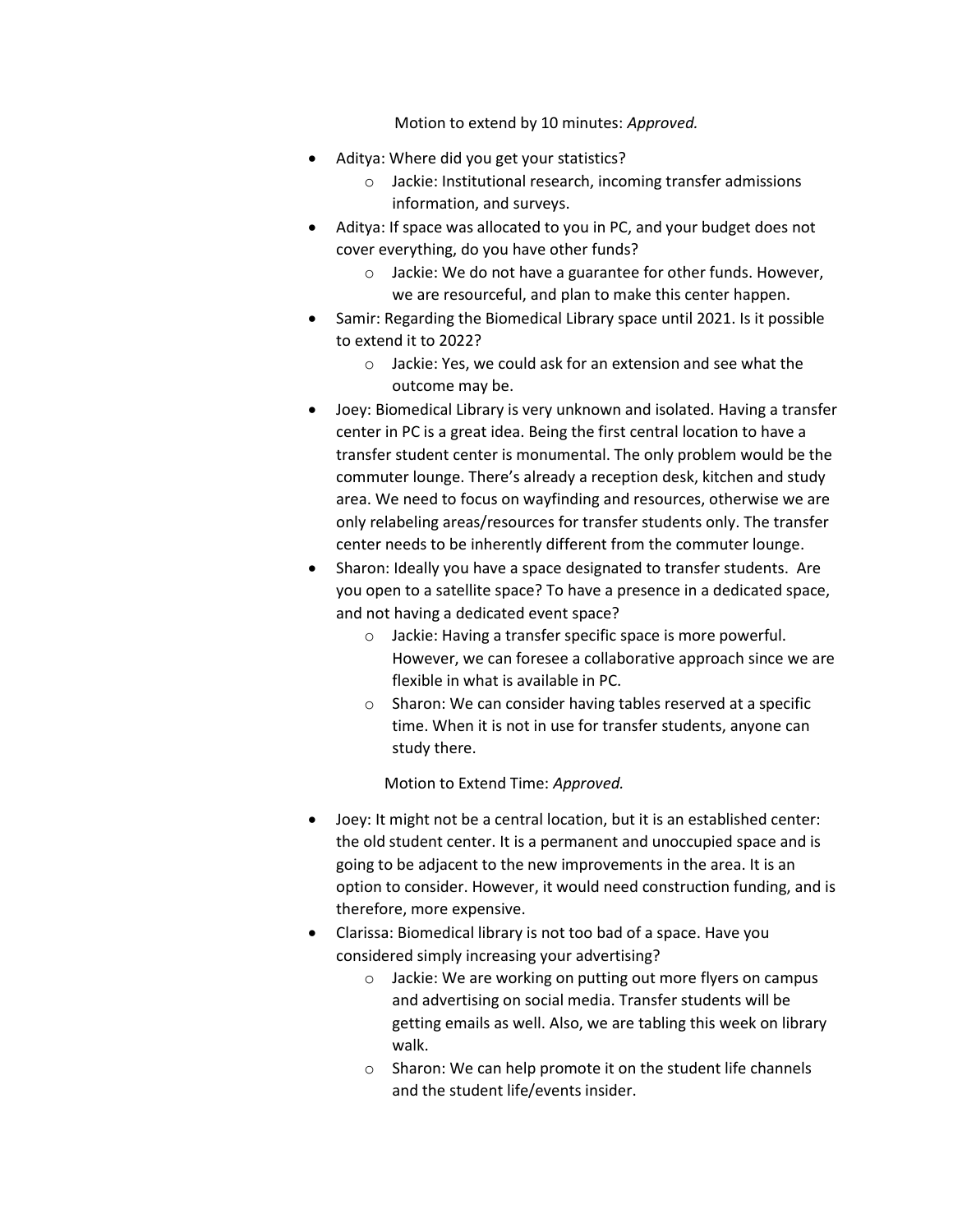## **Chair Report (Joey)**

- Open Positions: Send interested individuals to the UCAB email.
- Upcoming Retreat
	- o Sending out a Doodle for it. Retreat will be aiming for Week 4 or 5.
	- $\circ$  Trying to keep it down to three hours of less. Please respond as soon as possible.
- Ad-Hoc Committees
	- o Rules- this committee goes through the charter to create amendments.
		- Currently needs a third member.
	- $\circ$  Nighttime Activation- this committee proposes a budget proposal to increase space activation.
		- Doodle for this committee next week. Great opportunity to get involved.
	- o Space Allocation and Needs- committee started by Aditya.

#### **Vice Chair Report (Aditya)**

- Space Allocation
	- o Working with the co-working spaces and outreach and trying to find different ways to promote the rooms. We encourage all student organizations to utilize the space.
	- $\circ$  Doing a walk-through of student organization storage spaces soon to get some organizations off the waitlist.

#### **Director Report (Sharon)**

- We are in the process of hiring a new employee. If anyone would like to sit on the interview committee, it would be great.
- Furniture is coming in for the Southeast patio, still waiting for fire pits and umbrellas. However, it is coming together, so be sure to look at the new common areas and unique features.
- Work has been done on the North Patio as well, putting in the foundation and decking. Dirty Birds may open mid- to the end of this quarter.
- Over the break, many repairs were made as well.
- Treehouse Lounge, Student Center
	- $\circ$  Here are all the new study desks and booths that we are considering for this lounge.
	- o Joey: How many are budgeted?
		- Sharon: We will have to double check.
	- $\circ$  Sharon: These are just some ideas that need to be narrowed down. Put a check mark on those that you prefer.
	- $\circ$  Joey: Have we received any feedback on the furniture changes on Blue Pepper Lounge?
		- Sharon: Have not received any feedback, but we can do a survey on it.
	- $\circ$  Aditya: Do you have any updates on the marketing changes for the nighttime activation?
		- Sharon: Yes, Amanda did some work on this last quarter, I can ask for a report.

#### **New Business**

• None.

Motion to open Old Business: *Approved.*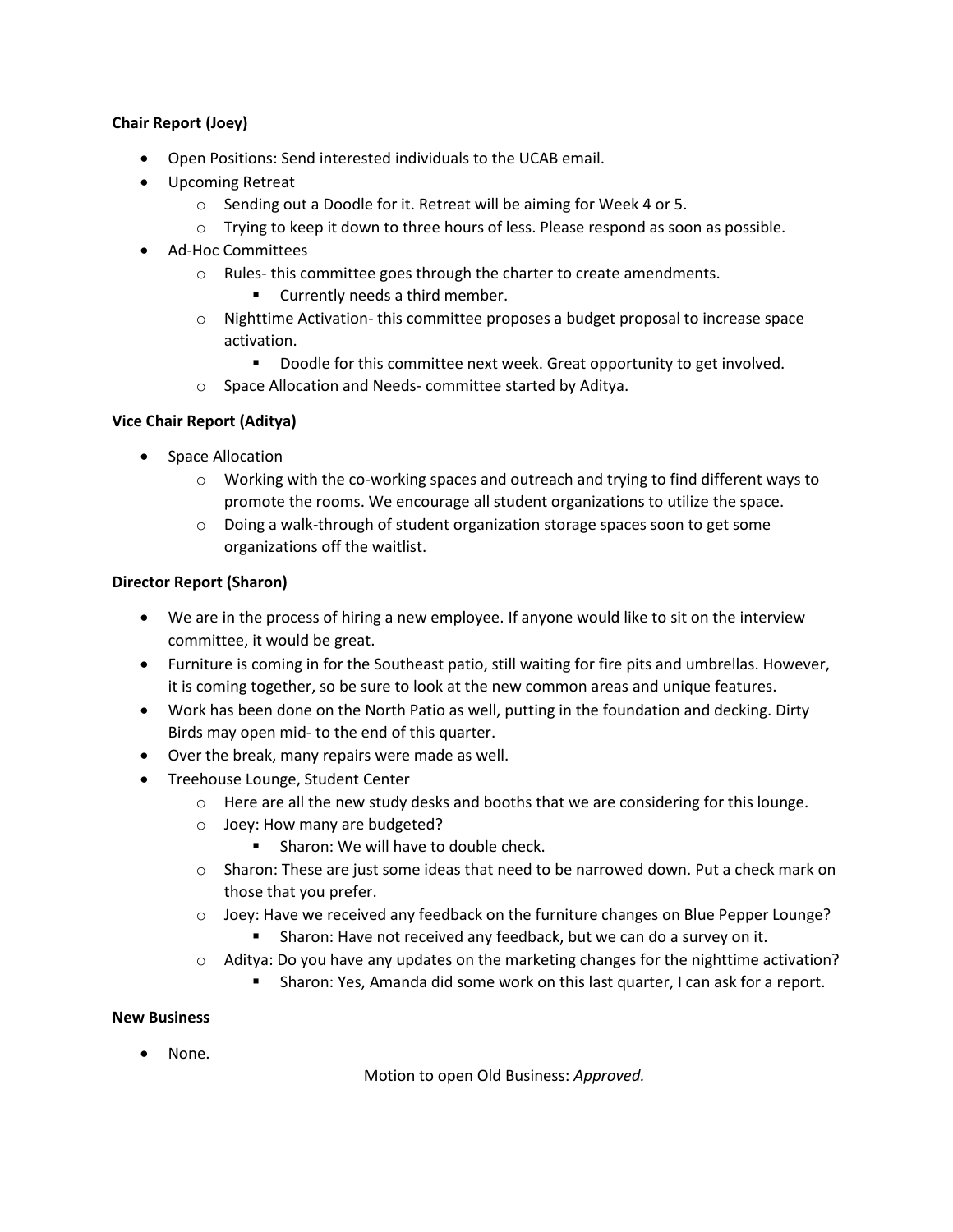#### **Member Reports**

- Samir: Input on the Marquee.
	- o Regarding the marquee, our council had a couple questions.
		- If companies could pay for advertising on the marquee, where would that money go? How would these funds be allocated?
	- $\circ$  There were concerns that if we allowed corporate sponsorships, it wouldn't feel as much as a student center anymore. However, after a vote, it turns out the majority would not mind company advertisement.

#### **Old Business**

- Rules Committee Amendment
	- $\circ$  UCAB voted to amend this portion of the charter last quarter. There are numerous rigid obstacles in the current charter; amending it will make future amendments more reasonable and expeditious.
	- $\circ$  However, we must amend our amendment. In order to make amendments to our charter, it is in our policy to include A.S. and G.S.A. So, now we will limit to one 2/3 vote, but still include going to A.S. and G.S.A. We added a new clause. It simply needs to be proposed and voted on in the next meeting.
		- Emily: I believe you need a quorum.
		- Sharon: Yes, it should be stated more clearly.
		- Samir: For the quorum, it cannot hurt to specify this on the new amendment.
		- Shubham: There should be no meeting if there is no quorum. Therefore, we will most likely have quorum when we vote in meetings.
		- Emily: In the past, voting only happened in meetings with quorum. If quorum was not present, voting did not happen, but business was still being discussed.
		- Joey: Do we want to include the quorum clause in this specific amendment?
		- Samir: For now, we can add another clause saying there must be quorum at the time of the vote.
	- o Shubham: Would it be possible to make it so that the representatives for A.S. and G.S.A. on UCAB be enough of a vote? This way we do not have to go back to the entire organization.
		- Sharon: It is a smart choice to have these student governments in the loop of any changes made. I recommend you do not do it through the representatives.
		- Shubham: I believe having the representatives vote is enough. Having a discussion and keeping everyone in the loop is important. However, it is unnecessary for A.S. to approve UCAB changes.

Motion to table discussion to next meeting: *Approved.*

#### **Open Forum**

- Joey: Would love to partner and collaborate with Emily regarding Onestop.
	- $\circ$  Emily: SILCs have weekly meetings you could attend. At the meeting, they can provide you with information, and answer any questions you have. On a side note, for the MLK weekend, there will be a parade. Hope to see everyone there.